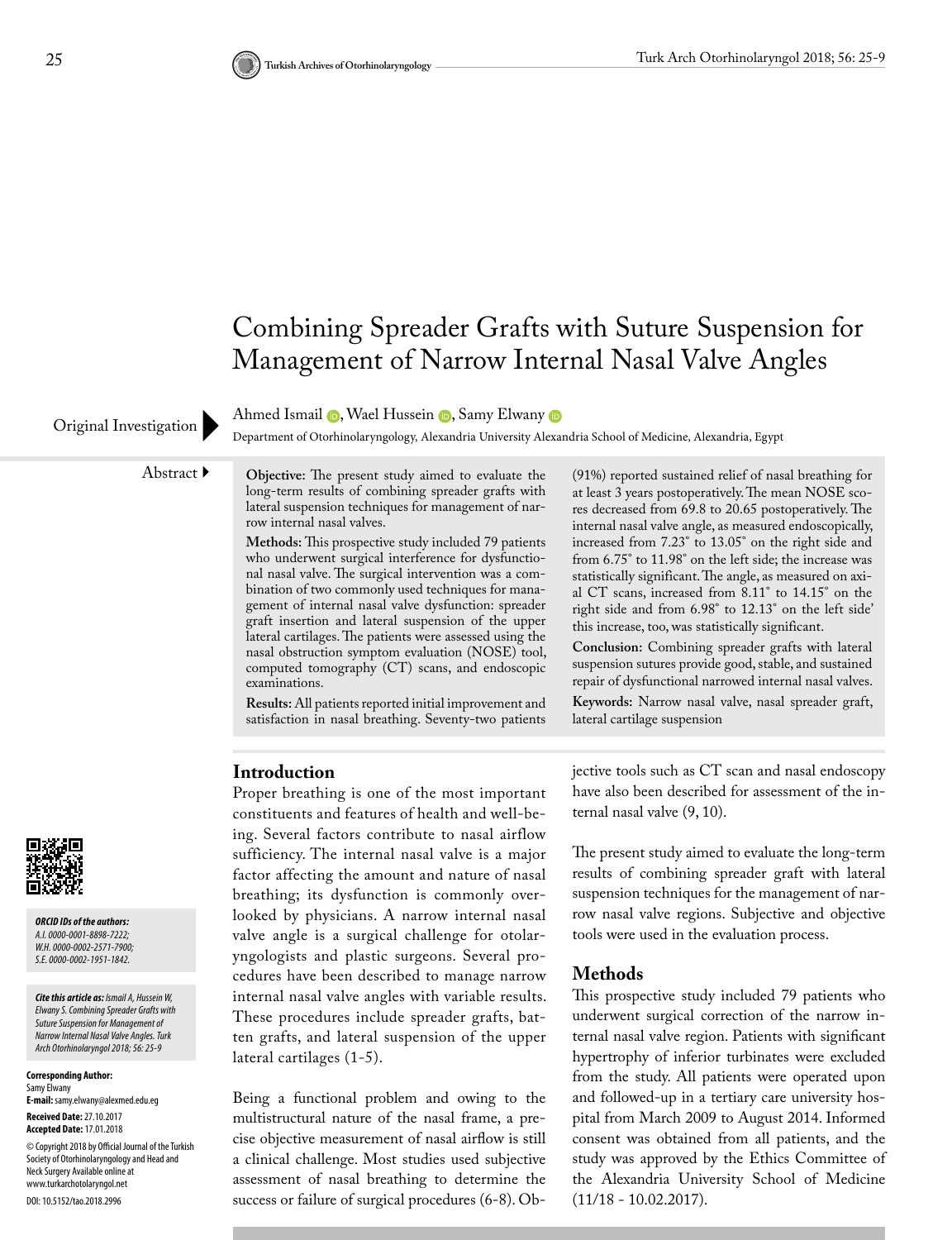Diagnosis was made via standard ear, nose, and throat examination, anterior rhinoscopy, and endoscopic nasal examinations. Narrowing of the nasal valve was confirmed using the Cottle's test and internal tenting test.

Subjective assessment was performed using the nasal obstruction symptom evaluation (NOSE) score (11). Baseline NOSE scores were obtained at a preoperative visit, and follow-up NOSE scores were obtained.

A 0° 4-mm rigid endoscope (Storz Endoscopic Systems, Germany) was used for endoscopic examination of the patient in the sitting position. The internal nasal valve was identified at the first point of junction between the upper lateral cartilage and the nasal septum. Usually, not more than 1 cm of the endoscope is introduced into the nose. A series of photographs were captured, and the most appropriate one was selected for measurements (Figure 1).

All patients underwent standard CT evaluation with a slice thickness of 0.6 mm in bone algorithm. The internal nasal valve angle was measured on axial cuts using the OsiriX viewer (Pixmeo SARL, Switzerland) (Figure 2).

#### **Surgical technique**

The surgical intervention was a combination of two commonly used techniques for management of internal nasal valve dysfunction: spreader graft insertion and lateral suspension of the upper lateral cartilages.

An open rhinoplasty approach was used to expose the nasal vault in all patients (Figure 3). Bilateral mucoperichondrial septal flaps were elevated. Bilateral subperichondrial tunnels were then created under the upper lateral cartilages, and the upper lateral cartilages were carefully disarticulated from the septum.

A well-sized septal cartilage graft was harvested to be used as spreader graft. In patients with previous septal surgery where septal cartilage harvest was not attainable, a conchal cartilage harvest was performed (12). Any necessary rhinoplastic procedures were subsequently performed.

## **Spreader graft insertion**

A spreader graft (2 cm×4 mm) was inserted on either sides of the nasal septal dorsum and secured in place with 5-0 Polydioxanone (PDS) sutures. The medial edge of the upper lateral cartilages was then sutured to the spreader grafts and to each other in the midline, using the same type of sutures, creating a slightly wider nasal septal angle (Figure 4).

Flaring sutures were then performed using the lateral suspension technique (5). The upper lateral cartilages were bilaterally sutured at a distance equal to half the width of the cartilage over the nasal bridge using a 5-0 PDS suture (Figure 5).

Endoscopic examination of the nasal cavity was then performed to ensure adequate widening of the internal nasal valve an-



Figure 1. a, b. (a) Preoperative (Pre) and (b) postoperative (Post) endoscopic measurements of the internal nasal valve angle. NS: nasal septum; ULC: upper lateral cartilage



Figure 2. a, b. (a) Preoperative (Pre) and (b) postoperative (Post) radiologic measurements of the internal nasal valve angle NS: nasal septum; ULC: upper lateral cartilage



Figure 3. The nasal dorsum is exposed, and the nasal septum (NS) is separated from both the upper lateral cartilages (ULCs) through open rhinoplasty approach.

gle. Mattress suturing of the nasal septal mucosa eliminating sub-perichondrial dead space, was performed using 5-0 polyglactin sutures; the columellar incision was finally closed using 5-0 polypropylene sutures.

The patients were followed-up weekly for a month, then monthly for 3 months, and every 6 months for up to 3 years. All measurements were repeated during the last follow uo visit.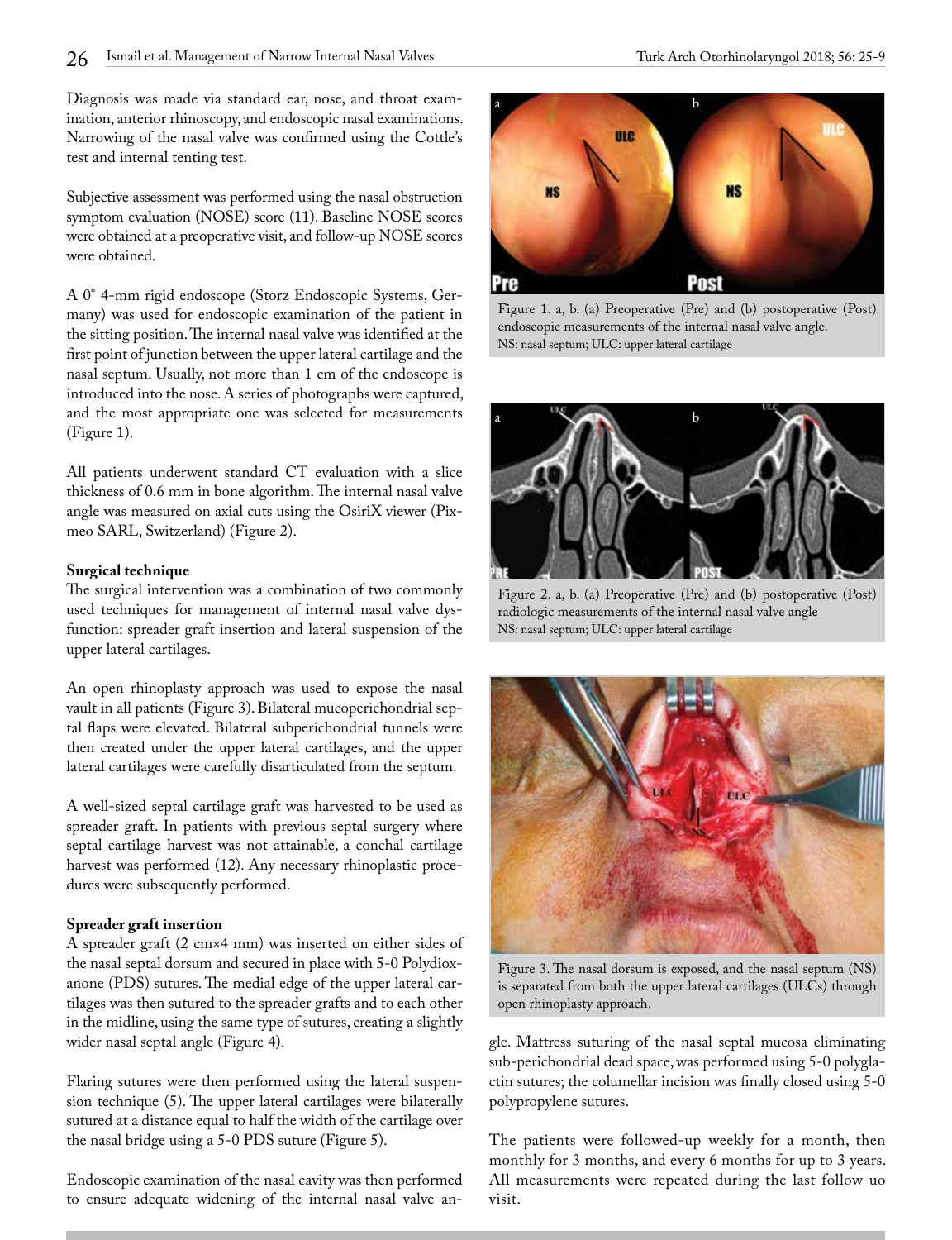

Figure 4. The spreader grafts (SG) are inserted and secured in place between the nasal septum (NS) and the upper lateral cartilages (ULCs).



Figure 5. Lateral suspension sutures are placed at a distance equal to half the width of the upper lateral cartilage (ULC). The curved arrows indicate the direction of suturing. The sutures are secured in the midline over the nasal bridge. NS: nasal septum; SG: spreader grafts



Figure 6. a, b. A male patient (a) with a crocked nose and nasal hump complaining of marked nasal obstruction, particularly on the right side. The same patient (b) 12 months after surgical intervention using a combined bilateral spreader graft insertion with lateral suspension flaring sutures to support both the upper lateral cartilages. Nasal breathing was improved after surgery.

#### **Statistical analysis**

Statistical analyses were performed using the XLSTAT (Addinsoft, NY, USA). The Student's t-test was used to compare the preoperative and postoperative means. p<0.05 was considered statistically significant.

## **Results**

The study included 79 patients with diagnosed narrowing of the internal nasal valve. The patients comprised 56 males (age, 18- 54 years; mean age, 31±3 years) and 23 females (age, 18-42 years; mean age, 28±4 years).

Previous nasal surgery included nine septorhinoplasty procedures (11.5%), three septoplasty operations (3.8%), and five turbinate surgeries (6.4%).

All patients underwent internal nasal valve repair using a combination of spreader graft insertion and lateral suspension technique. Sixty-two patients underwent additional rhinoplastic procedures. Seventeen patients required harvesting of the auricular cartilage.

The average duration for the surgical procedure was 90 min  $(\pm 19)$ min). The operative duration was longer in patients who had previous rhinoplastic procedures (105 min±23 min).

All patients reported initial improvement and satisfaction in nasal breathing. Seventy-two patients (91%) reported sustained relief of nasal breathing for at least 3 years postoperatively. Figure 6-8 show three patients at the end of their follow-up period. All seven patients who reported inadequate improvement of nasal obstruction had at least one previous nasal surgical procedure; five (6.4%) had septorhinoplasty procedures, and two (2.3%) had septoplasty procedures.

The results of the NOSE scale and the endoscopic and CT scan measurements of the internal valve angle are shown in Table 1. The preoperative NOSE scale ranged from 58 to 89 with a mean of 69.8±8.7. The mean postoperative NOSE scale measurement, during the last follow up visit, was 20.65 (±4.8) and was significantly better than the preoperative score (p=0.012).

The internal nasal valve angle, as measured endoscopically, increased from 7.23° to 13.05°, on average, after surgery on the right side and from 6.75° to 11.98° on the left side, and this increase was statistically significant (p=0.023 and 0.019 respectively). The angle, as measured on axial CT scans, on average increased from 8.11° to 14.15° after surgery on the right side and from 6.98° to 12.13° on the left side, and this increase, too, was statistically significant (p=0.020, 0.015 respectively).

No significant complications were reported in the series. Prolonged postoperative edema was recorded in five patients (6.4%). No wound infection, keloid formation, septal hematoma/perforation, or complications related to the auricle were recorded in any of the patients.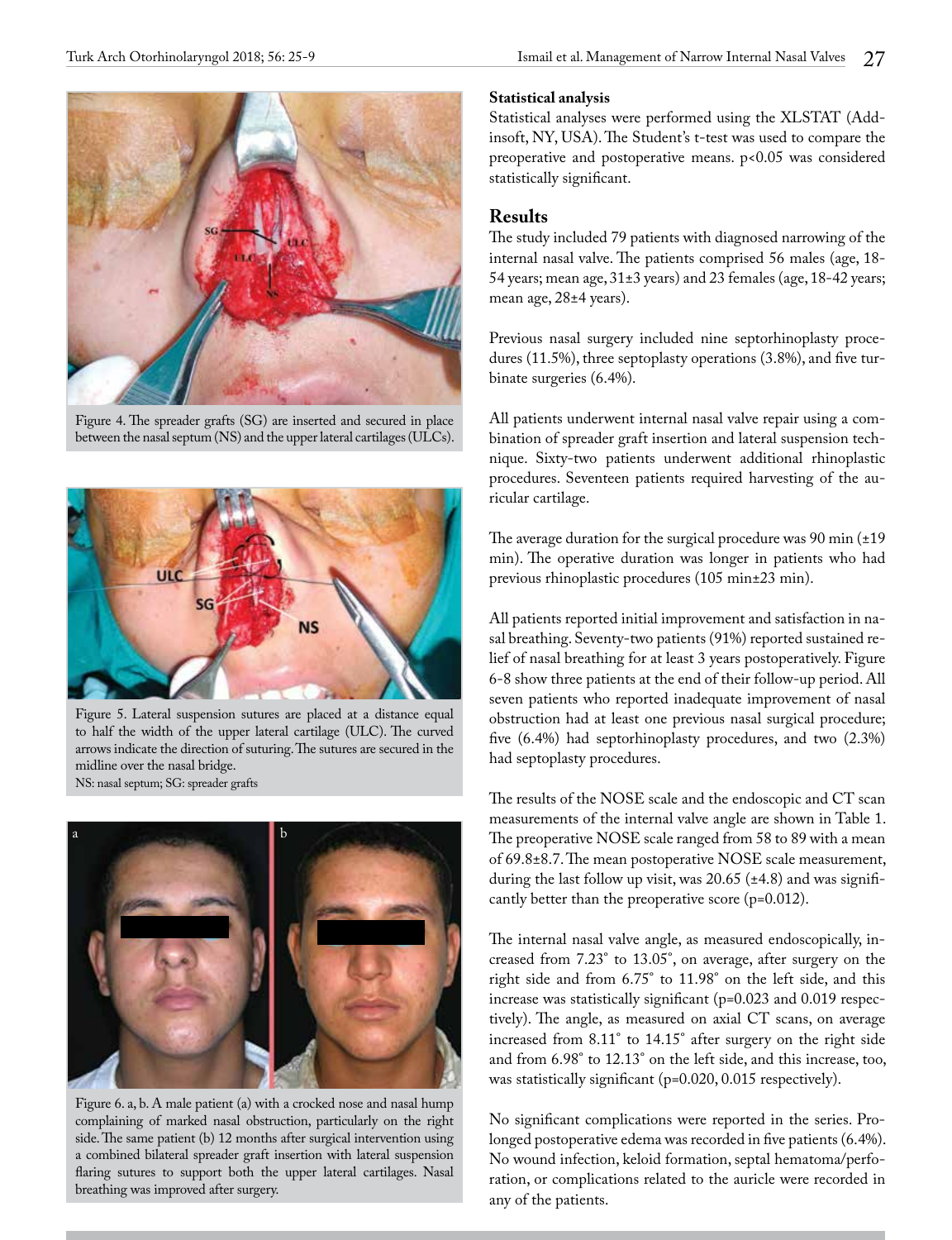

Figure 7. a, b. A female patient (a) with a deviated nasal axis and droopy tip complaining of nasal obstruction, particularly on the left side. The same patient (b) 16 months after surgical intervention using a combined bilateral spreader graft insertion with lateral suspension flaring sutures. Nasal breathing was improved after surgery.



Figure 8. a, b. A female patient (a) with a nasal deformity complaining of marked nasal obstruction on both sides. The same patient (b) 32 months after surgical intervention using a combined bilateral spreader graft insertion with lateral suspension flaring sutures.

Table 1. Results of the NOSE scale and the endoscopic and computed tomography scan measurements of the internal valve angle

|                                | Preoperative                      | Postoperative                      | p     |
|--------------------------------|-----------------------------------|------------------------------------|-------|
| NOSE* scale                    | 58-89                             | $17 - 24$                          | 0.012 |
| Range (mean±SD)                | $(69.8 \pm 8.7)$                  | $(20.65 \pm 4.8)$                  |       |
| Endoscopic measurement (right) | $5.93^{\circ} - 8.46^{\circ}$     | $11.34^{\circ} - 14.83^{\circ}$    | 0.032 |
| Range (mean±SD)                | $(7.23^{\circ} \pm 1.05^{\circ})$ | $(13.05^{\circ} \pm 0.91^{\circ})$ |       |
| Endoscopic measurement (left)  | $4.99^{\circ} - 8.01^{\circ}$     | $10.16^{\circ} - 12.98^{\circ}$    | 0.019 |
| Range (mean±SD)                | $(6.75^{\circ} \pm 1.34^{\circ})$ | $(11.89^{\circ} \pm 1.16^{\circ})$ |       |
| CT scan measurement (right)    | $6.83^{\circ} - 9.02^{\circ}$     | $12.79^{\circ} - 14.13^{\circ}$    | 0.020 |
| Range (mean±SD)                | $(8.11^{\circ} \pm 1.14^{\circ})$ | $(14.15^{\circ} \pm 1.17^{\circ})$ |       |
| CT scan measurement (left)     | $5.01^{\circ} - 8.59^{\circ}$     | $10.46^{\circ} - 13.08^{\circ}$    | 0.015 |
| $Range (mean \pm SD)$          | $(6.98^{\circ} \pm 1.03^{\circ})$ | $(12.13^{\circ} \pm 1.24^{\circ})$ |       |

\*NOSE: nasal obstruction symptom evaluation score; CT: computed tomography; SD: standard deviation

### **Discussion**

Nasal valve dysfunction is a commonly neglected cause of chronic nasal obstruction that continues to be overlooked by several rhinologists (7,12). Kasperbauer and Kern (13) stated that knowledge regarding the structure and function of the nasal valve region is required by those who conduct nasal surgeries. The internal nasal valve is frequently overlooked by surgeons and not uncommonly compromised by nasal surgery, particularly rhinoplasty. Several techniques have been described to restore a functional patent internal nasal valve, and many times more than one technique is needed to repair dysfunctional nasal valves.

In the present study, we reevaluated a combination of the spreader graft technique, which widens the narrow nasal valve angle, with a suture suspension technique, which allows for more stable support of the upper lateral cartilages. Meyer et al. (14) described another suture technique to support the upper lateral cartilages.

Spreader grafts are best placed through an external approach. The advantage of this approach is that it allows precise secure placement of the graft in the internal nasal valve area (15). In addition, we used needles to secure the spreader grafts in position before applying the sutures, utilizing the idea proposed by Park et al. (16). Combining the suture technique and cartilage graft is useful in externally creating a symmetrical nose while internally obtaining a bisymmetrical cross-sectional nasal valve area .

The internal tenting test was positive in patients indicating a weak upper lateral cartilage. Postoperatively, all patients initially reported improved nasal breathing, including patients who were negative for the internal tenting test. These patients also showed sustained improvement in nasal breathing for the whole study period. This shows that even patients with no clinical evidence of a weak upper lateral cartilage would benefit from the lateral suspension technique.

Seven patients with at least one previous nasal surgical procedure showed less sustainability of their initial nasal breathing improvement (five with previous rhinoplasty operation and two with previous septoplasty operations). Failure of improvement in nasal breathing may be attributed to excessive fibrosis following previous surgical interventions.

Previous studies have shown that either spreader grafts or lateral suspension technique alone may sometimes fail to improve nasal breathing in patients with dysfunctional nasal valves (17). Because most patients with nasal valve dysfunction actually have a combination of both narrow nasal valve angles together with weak upper lateral cartilages, tackling one side of the problem would not practically solve the breathing problem on a longterm basis. Even patients with clinically normal strength of the upper lateral cartilage may benefit from the upper lateral cartilage supporting sutures.